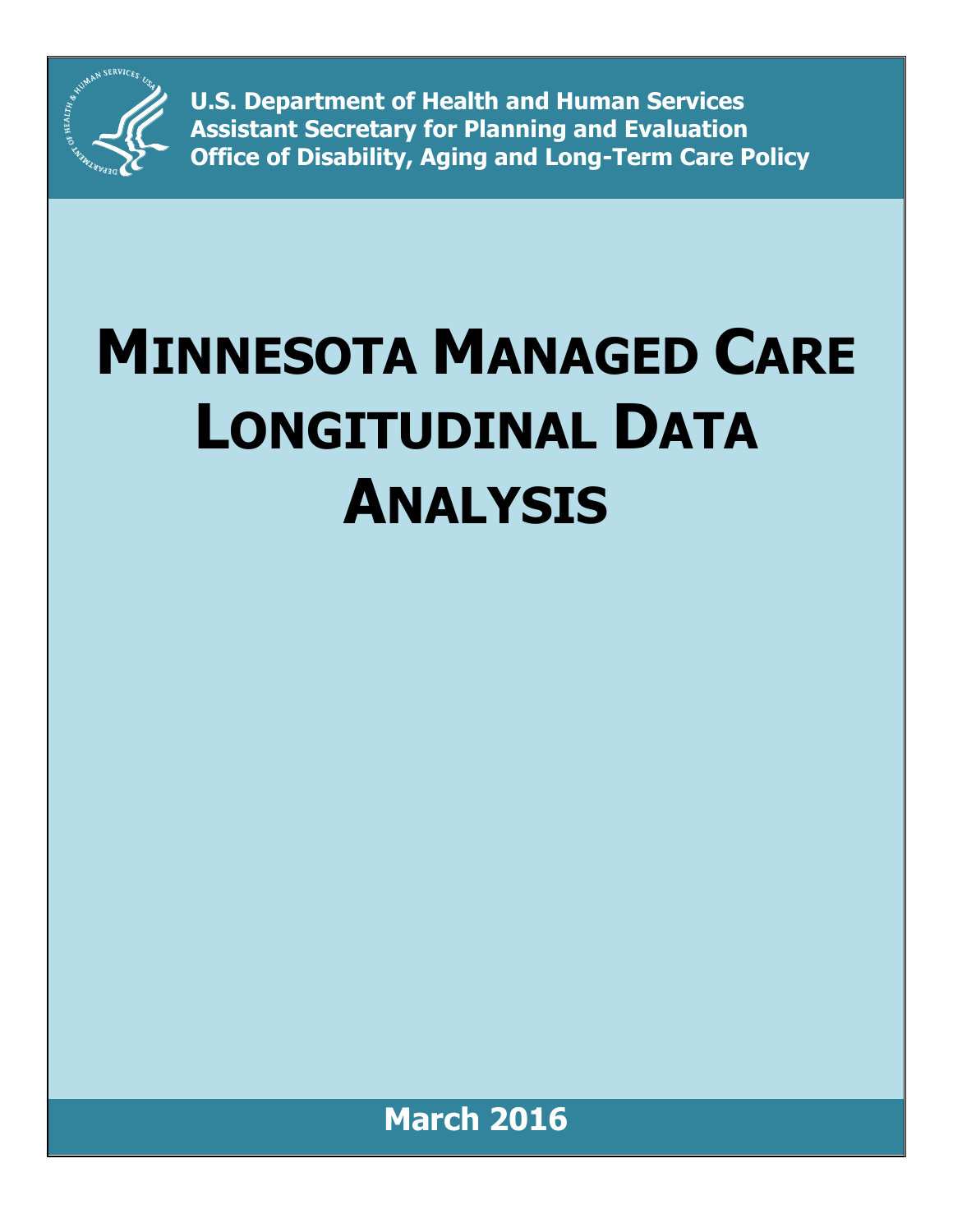## **Office of the Assistant Secretary for Planning and Evaluation**

The Office of the Assistant Secretary for Planning and Evaluation (ASPE) is the principal advisor to the Secretary of the Department of Health and Human Services (HHS) on policy development issues, and is responsible for major activities in the areas of legislative and budget development, strategic planning, policy research and evaluation, and economic analysis.

ASPE develops or reviews issues from the viewpoint of the Secretary, providing a perspective that is broader in scope than the specific focus of the various operating agencies. ASPE also works closely with the HHS operating agencies. It assists these agencies in developing policies, and planning policy research, evaluation and data collection within broad HHS and administration initiatives. ASPE often serves a coordinating role for crosscutting policy and administrative activities.

ASPE plans and conducts evaluations and research--both in-house and through support of projects by external researchers--of current and proposed programs and topics of particular interest to the Secretary, the Administration and the Congress.

## **Office of Disability, Aging and Long-Term Care Policy**

The Office of Disability, Aging and Long-Term Care Policy (DALTCP), within ASPE, is responsible for the development, coordination, analysis, research and evaluation of HHS policies and programs which support the independence, health and long-term care of persons with disabilities--children, working aging adults, and older persons. DALTCP is also responsible for policy coordination and research to promote the economic and social well-being of the elderly.

In particular, DALTCP addresses policies concerning: nursing home and communitybased services, informal caregiving, the integration of acute and long-term care, Medicare post-acute services and home care, managed care for people with disabilities, long-term rehabilitation services, children's disability, and linkages between employment and health policies. These activities are carried out through policy planning, policy and program analysis, regulatory reviews, formulation of legislative proposals, policy research, evaluation and data planning.

This report was prepared under contract #HHSP23320100021WI between HHS's ASPE/DALTCP and Research Triangle Institute. For additional information about this subject, you can visit the DALTCP home page at https://aspe.hhs.gov/office-disabilityaging-and-long-term-care-policy-daltcp or contact the ASPE Project Officers, John Drabek and Pamela Doty, at HHS/ASPE/DALTCP, Room 424E, H.H. Humphrey Building, 200 Independence Avenue, S.W., Washington, D.C. 20201; John.Drabek@hhs.gov, Pamela.Doty@hhs.gov.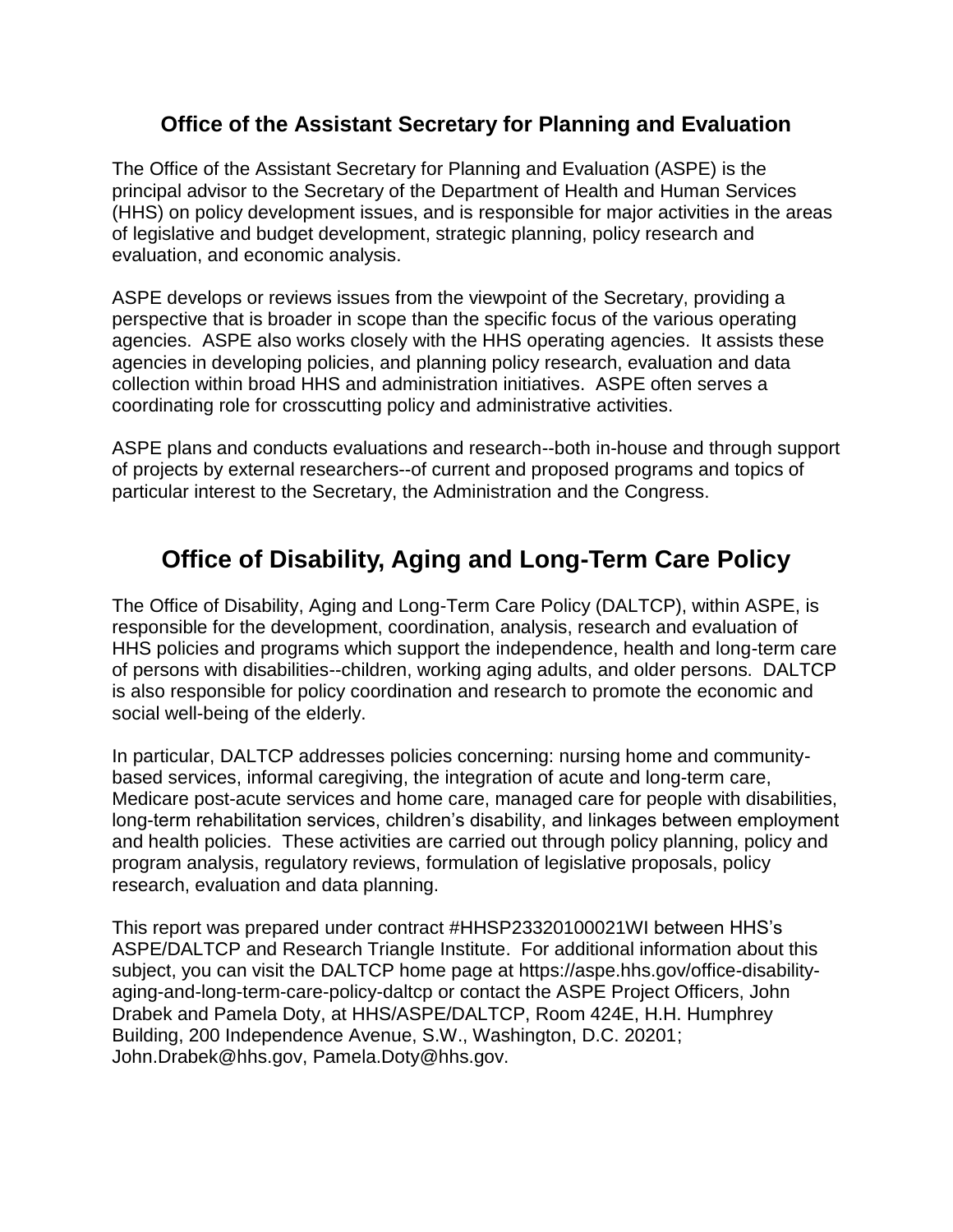# **MINNESOTA MANAGED CARE LONGITUDINAL DATA ANALYSIS**

Wayne L. Anderson, Ph.D. Zhanlian Feng, Ph.D. **RTI International**

Sharon K. Long, Ph.D. **Urban Institute**

March 31, 2016

Prepared for Office of Disability, Aging and Long-Term Care Policy Office of the Assistant Secretary for Planning and Evaluation U.S. Department of Health and Human Services Contract #HHSP23320100021WI

The opinions and views expressed in this report are those of the authors. They do not necessarily reflect the views of the Department of Health and Human Services, the contractor or any other funding organization.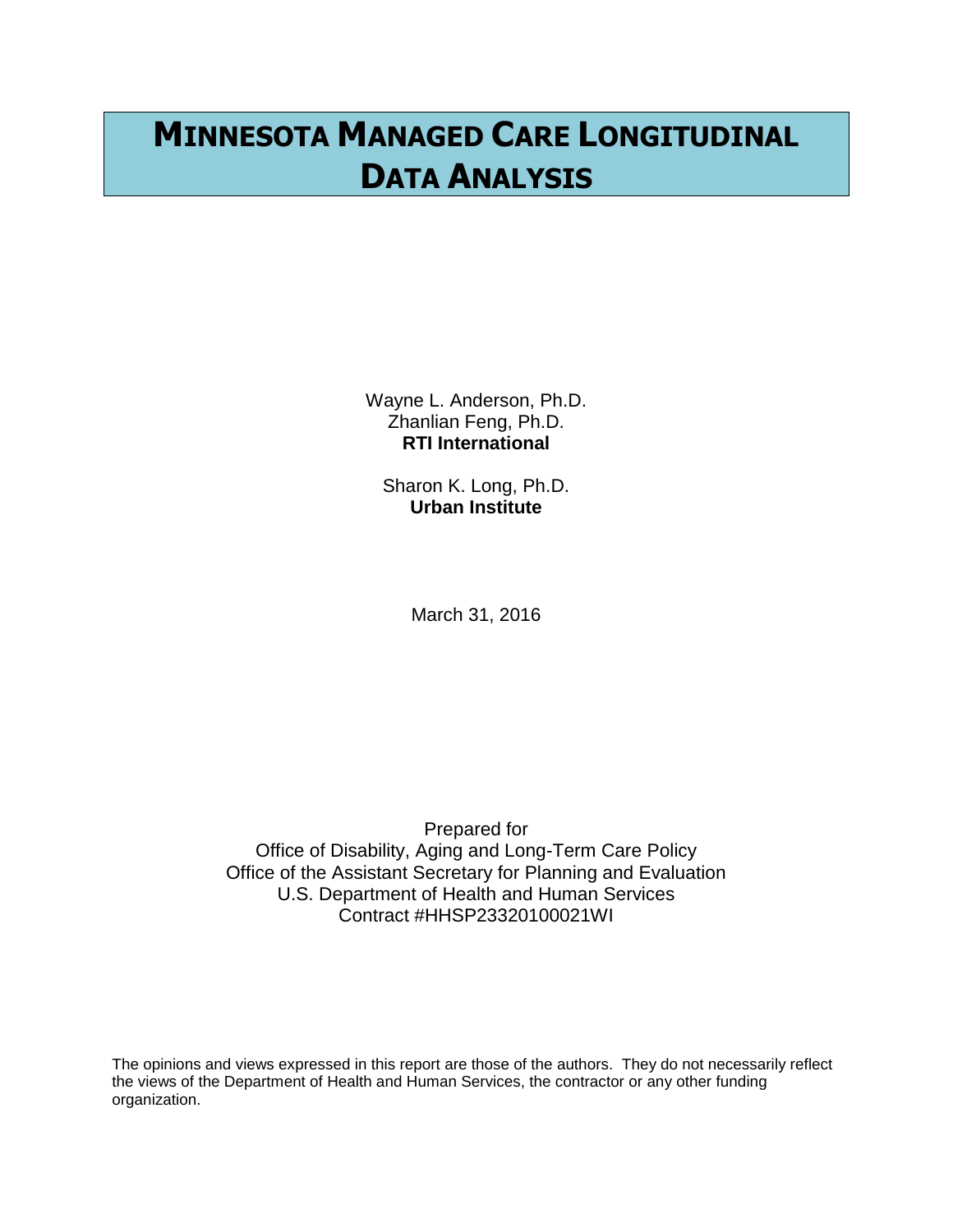# **TABLE OF CONTENTS**

| 2.1.<br>2.2.                                                                                                                                     |  |
|--------------------------------------------------------------------------------------------------------------------------------------------------|--|
| 3.2.<br>Minimum Data Set Results Comparing Level of Function for New<br>3.3.<br>3.5. Assessing the Potential Effect of Differences in Unobserved |  |
| 4. DISCUSSION.                                                                                                                                   |  |
|                                                                                                                                                  |  |
|                                                                                                                                                  |  |
|                                                                                                                                                  |  |